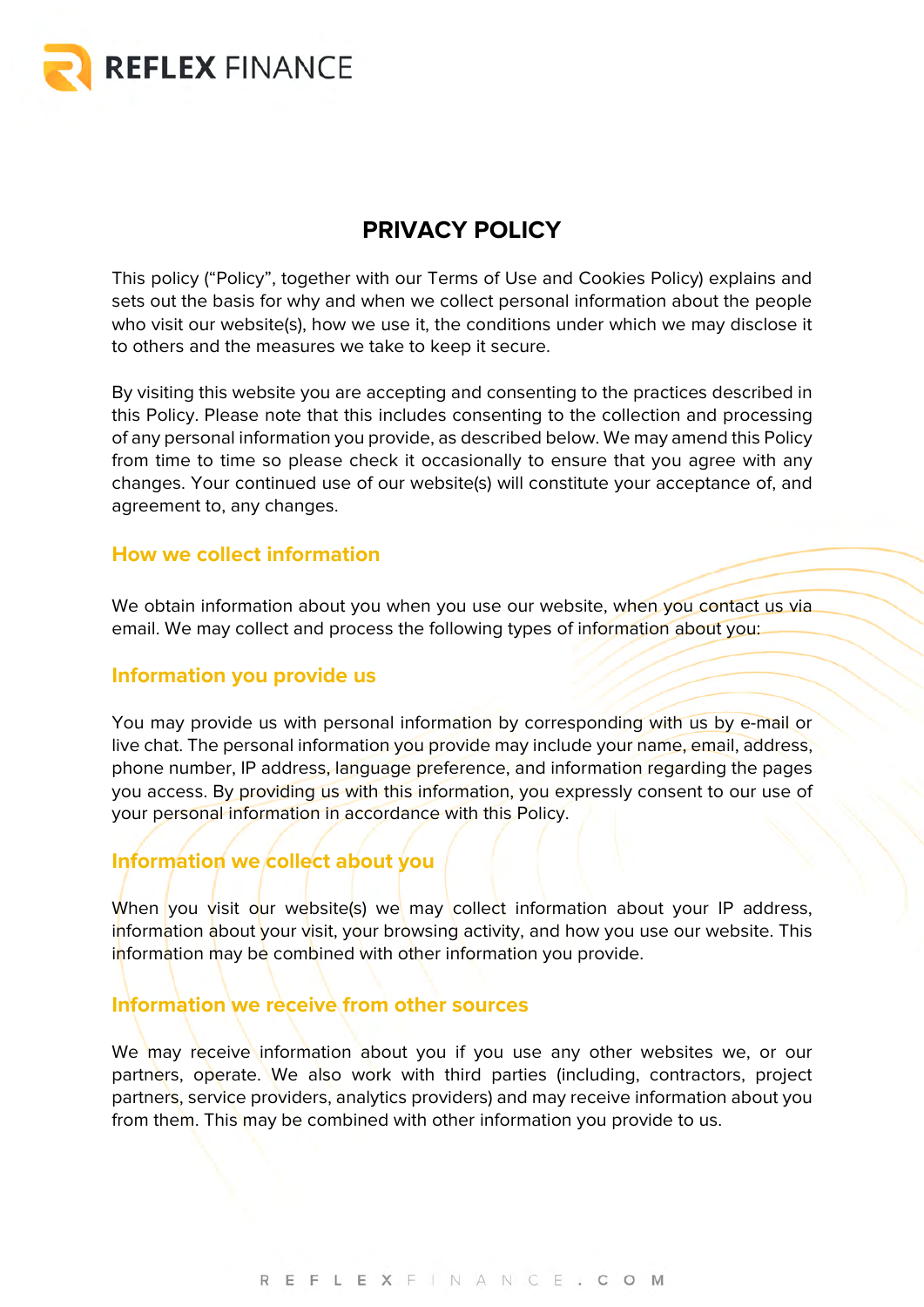

### **How your information is used**

We may use personal information about you for the following purposes:

to provide you with relevant information and news. to send you personalized communications which you have requested and that may be of interest to you, which may be based on your activity on our website(s) or the website of our partners. These may include information about campaigns, activities, and events. to understand and measure the effectiveness of how we serve you and others. to make suggestions and recommendations to you about services that may interest you, which may be based on your activity on our website(s) or the website of our partners. for analytics and profiling to create aggregate trend reports, find out how visitors arrive at our website; which sites and pages are viewed, the responses to marketing campaigns, and to determine the most effective marketing channels and messages. seek your views or comments on the service we provide, notify you of changes to our service, policies, and terms of use. We review our retention periods for personal information on a regular basis. We will hold your personal information on our systems for as long as is necessary for the relevant activity.

#### **Who has access to your information**

We will not sell or rent your information to third parties. We will not share your information with third parties for marketing purposes. We may pass your information to third-party service providers, agents, subcontractors, and other associated organizations for the purposes of completing tasks and providing services to you on our behalf (for example to process and store information and to send you emails). However, if we use third-party service providers, we disclose only the personal information that is necessary to deliver the service and we have a contract in place that requires them to keep your information secure and not to use it for their own direct marketing purposes. We will take the necessary steps to ensure that your privacy rights continue to be protected.

## **Your choices and your rights**

You have the right to inform us not to process your personal information for marketing purposes. You can exercise your right and prevent us from processing such information by checking or unchecking certain boxes on the forms we use to collect your data. You can also exercise the right at any time by contacting us by email at info@reflexfinance.com. We will not contact you for marketing purposes unless you have given your prior consent. You can change your marketing preferences at any time by contacting us by email at info@reflexfinance.com.